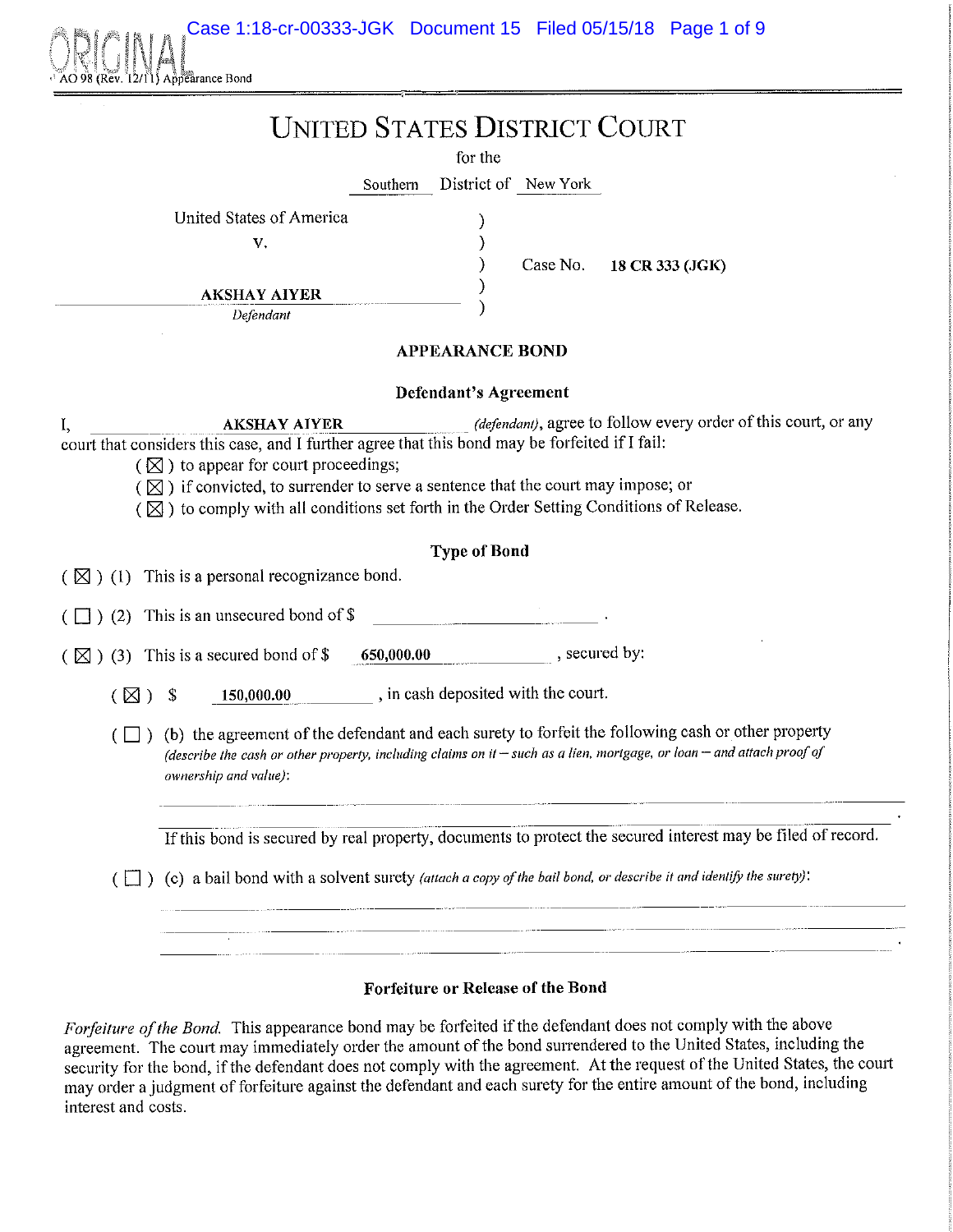#### **AO 98 (Rev. 12/11) Appearance Bond**

*Release of the Bond.* The court may order this appearance bond ended at any time. This bond will be satisfied and the security will be released when either: (I) the defendant is found not guilty on all charges, or (2) the defendant reports to serve a sentence.

#### **Declarations**

*Ownership of the Property.* I, the defendant – and each surety – declare under penalty of perjury that:

- (I) all owners of the propetty securing this appearance bond are included on the bond;
- (2) the propetty is not subject to claims, except as described above; and
- (3) I will not sell the propetty, allow further claims to be made against it, or do anything to reduce its value while this appearance bond is in effect.

*Acceptance.* I, the defendant - and each surety - have read this appearance bond and have either read all the conditions of release set by the comt or had them explained to me. I agree to this Appearance Bond.

I, the defendant – and each surety – declare under penalty of perjury that this information is true. (See 28 U.S.C.§ 1746.) *j* 

 $\gamma$  /

 $\#\mathbb{Z}$  of  $\ell \to$ / 1/ • """ *L/,Y .]* "---\_\_,.,.. '--- *l /* "-f// r // --------· . **5/15/18**  Date: *(. ( "Defendant's signature* **AKSHA Y AIYER**  પ્રાવિ *Surety/property owner-*Surety/property owner tnacker *Surety/property owner-*Surety/property owner-Exaurav *Surety/property owner* - *Surety/property owner* - *CLERK OF COURT*  Date: **5/15/18**  *'·Signature of Clerk or Deputy Clerk*  Approved. Date: **5/15/18**  *A USA signature* -------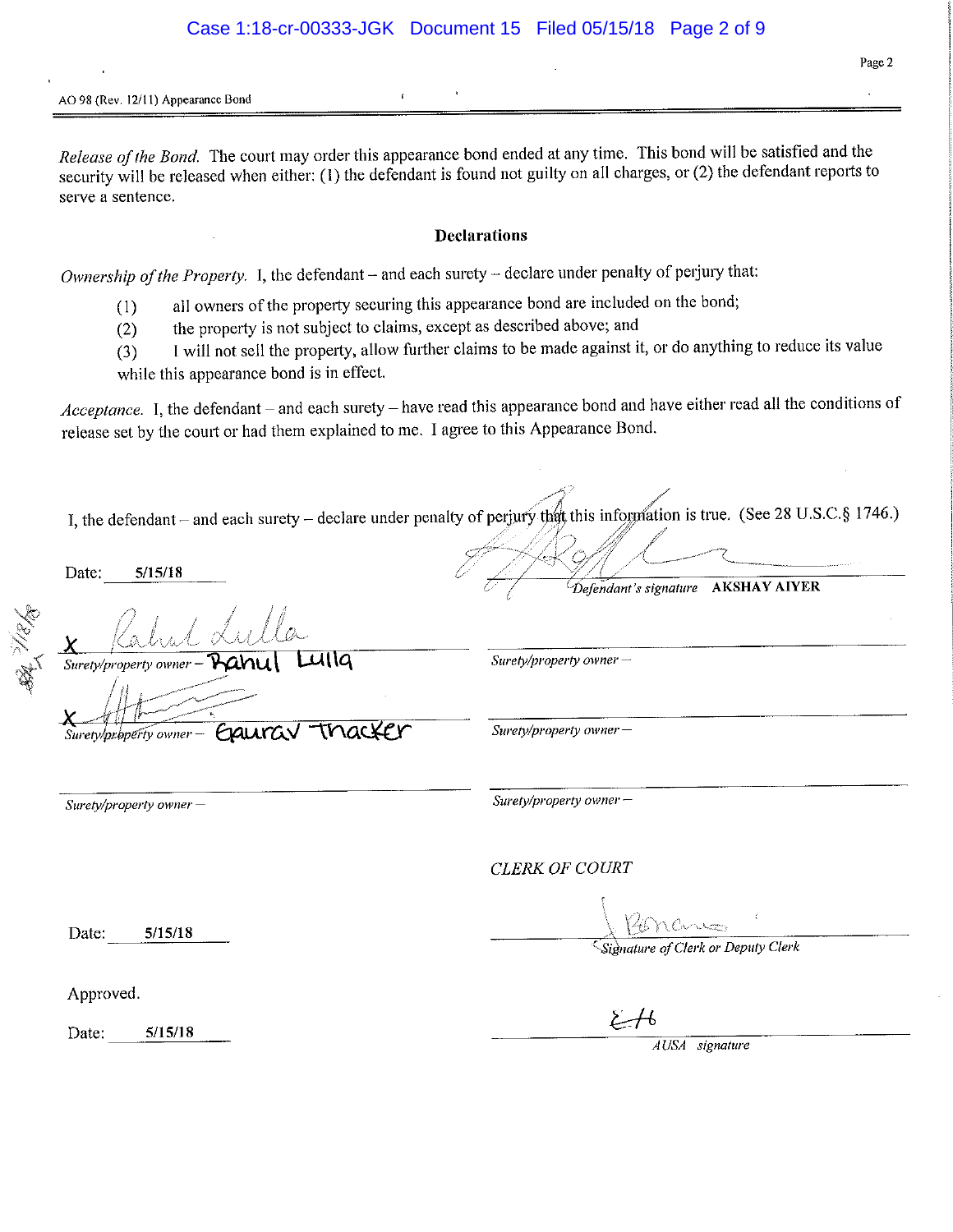Case 1:18-cr-00333-JGK Document 15 Filed 05/15/18 Page 3 of 9



**Page 1 of Pages** 

## **UNITED STATES DISTRICT COURT**

for the

Southern District of New Yark

) ) ) ) )

United States of America

v.

Case No. **18 CR 333 (JGK)** 

**AKSHAY AIYER** *Defendant* 

#### **ORDER SETTING CONDITIONS OF RELEASE**

IT IS ORDERED that the defendant's release is subject to these conditions:

(1) The defendant must not violate federal, state, or local law while on release.

(2) The defendant must cooperate in the collection of a DNA sample if it is authorized by 42 U.S.C. § 14135a.

------ --------- ------------

- (3) The defendant must advise the court or the pretrial services office or supervising officer in writing before making any change of residence or telephone number.
- (4) The defendant must appear in court as required and, if convicted, must surrender as directed to serve a sentence that the court may impose.

The defendant must appear at: *Place* 

on

*Date and Time* 

If blank, defendant will be notified of next appearance.

(5) The defendant must sign an Appearance Bond, if ordered.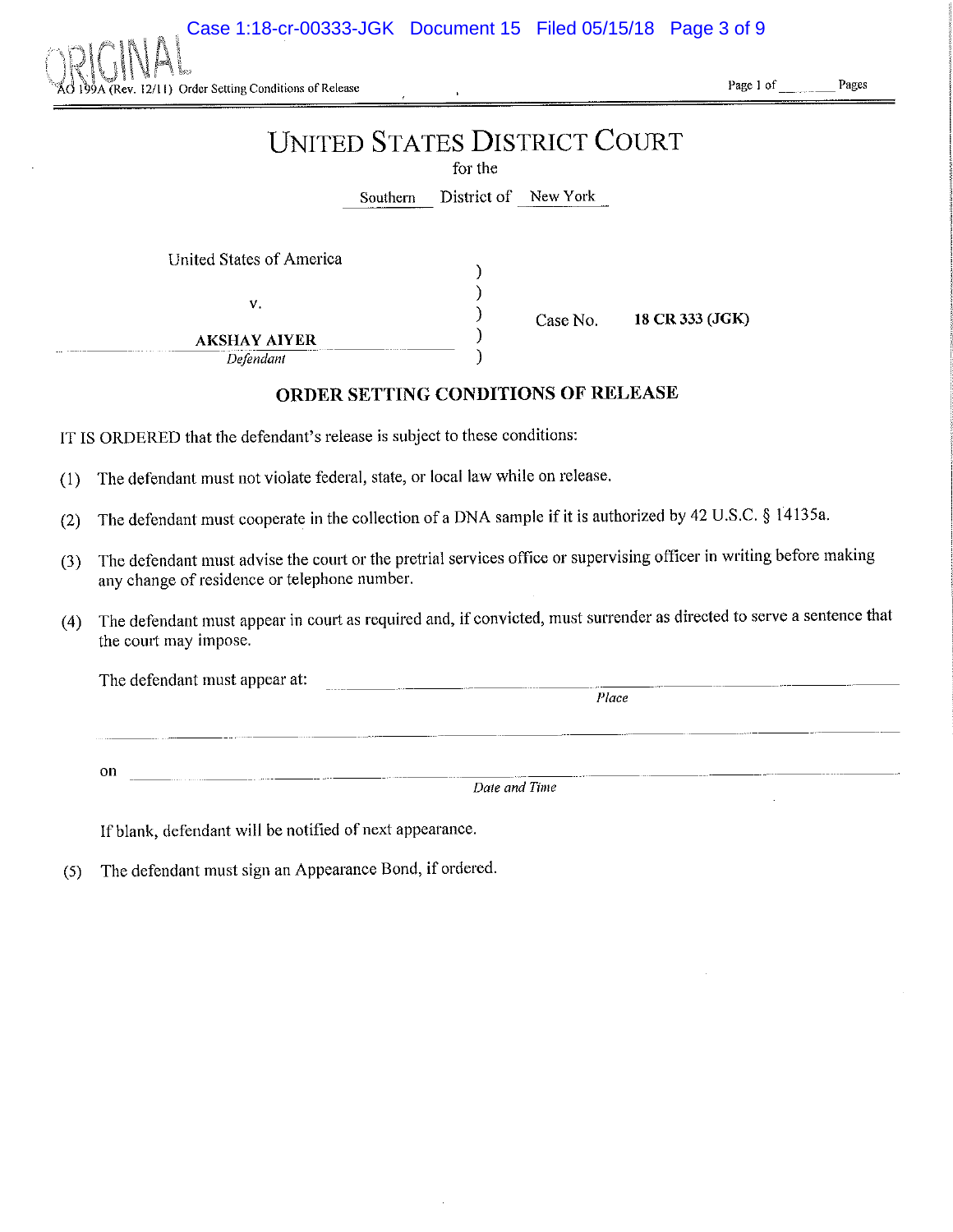#### ADDITIONAL CONDITIONS OF RELEASE

( $\boxtimes$ ) (s) \$650,000,000 PERSONAL RECOGNIZANCE BOND; SECURED BY \$150,000 CASH, TO BE DUE IN SEVEN DAYS OF THE DATE OF THIS ORDER; SECURED BY TWO FINANCIALLY RESPONSIBLE PERSONS; FRP SHALL SIGN THE BOND WITHIN 7 DAYS OF THE DATE OF THIS ORDER; TRAVEL IS BETWEEN THE SDNY/EDNY; EXCEPT THAT TRAVEL IS EXTENDED TO AND FROM MASSACHUSETTS; DEFT IS ALSO ALLOWED TO TRAVEL TO CALIFORNIA BETWEEN MAY 24 AND MAY 29, 2018; DEFT SHALL SURRENDER HIS PASSPORT AND SHALL MAKE NO NEW APPLICATIONS FOR TRAVEL DOCUMENTS; DEFT AGREES NOT TO VIOLATE FEDERAL, STATE OR LOCAL, AND IS SUBJECTED TO RANDOM DRUG TESTING.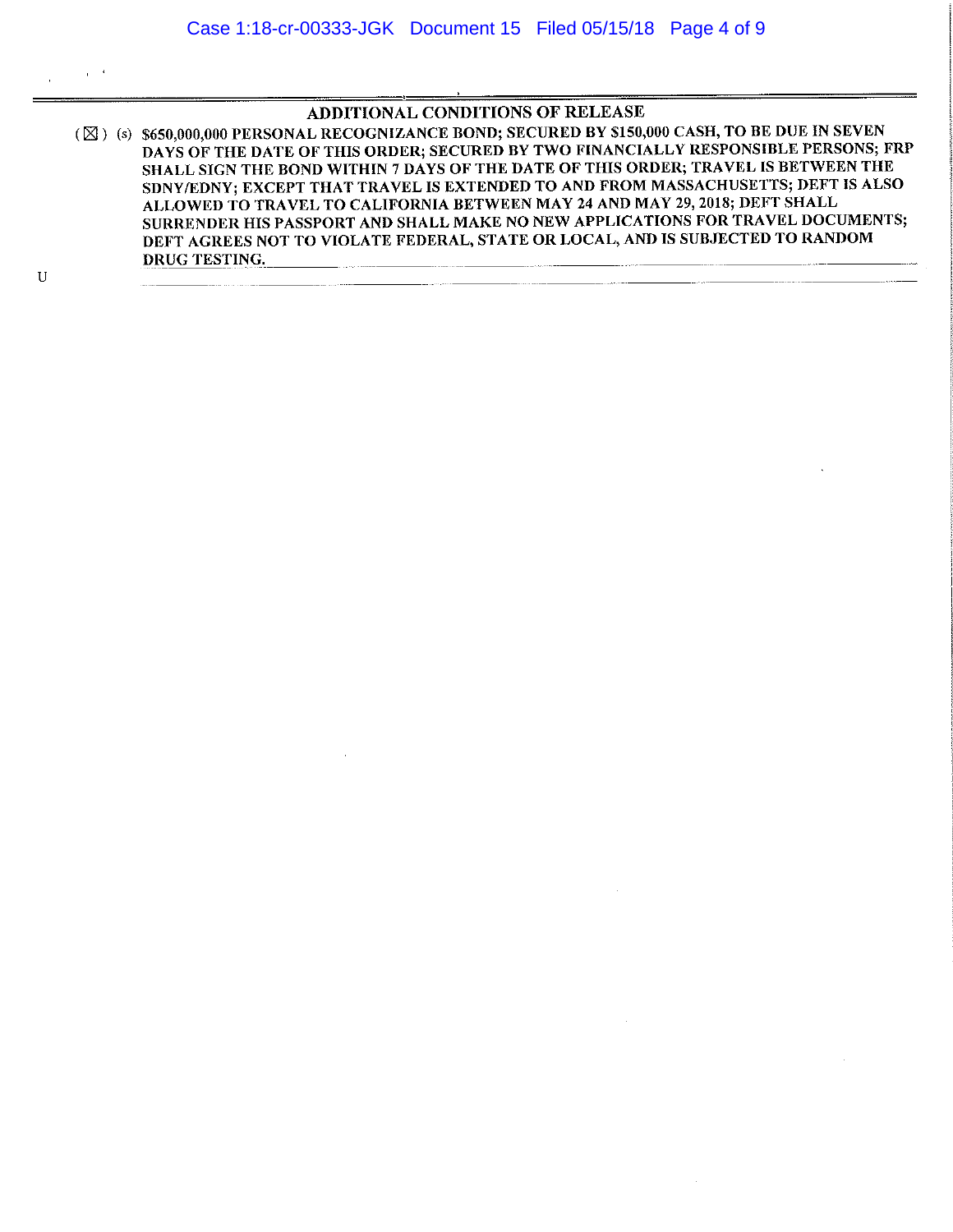|               |                         | AO 199B (Rev. 12/11) Additional Conditions of Release<br>Page<br>оf<br>Pages                                                                                                                                                                                                                                                                                                                                                                                                                                                                                                                                                                                                                                                                                                                                                                        |
|---------------|-------------------------|-----------------------------------------------------------------------------------------------------------------------------------------------------------------------------------------------------------------------------------------------------------------------------------------------------------------------------------------------------------------------------------------------------------------------------------------------------------------------------------------------------------------------------------------------------------------------------------------------------------------------------------------------------------------------------------------------------------------------------------------------------------------------------------------------------------------------------------------------------|
|               |                         | <b>ADDITIONAL CONDITIONS OF RELEASE</b>                                                                                                                                                                                                                                                                                                                                                                                                                                                                                                                                                                                                                                                                                                                                                                                                             |
|               |                         | IT IS FURTHER ORDERED that the defendant's release is subject to the conditions marked below:                                                                                                                                                                                                                                                                                                                                                                                                                                                                                                                                                                                                                                                                                                                                                       |
| $(\Box)$      | (6)                     | The defendant is placed in the custody of:<br>Person or organization<br>Address (only if above is an organization)                                                                                                                                                                                                                                                                                                                                                                                                                                                                                                                                                                                                                                                                                                                                  |
|               |                         | Tel. No.<br>City and state<br>who agrees to (a) supervise the defendant, (b) use every effort to assure the defendant's appearance at all court proceedings, and (c) notify the court<br>immediately if the defendant violates a condition of release or is no longer in the custodian's custody.                                                                                                                                                                                                                                                                                                                                                                                                                                                                                                                                                   |
|               |                         | Signed: Custodian<br>Date                                                                                                                                                                                                                                                                                                                                                                                                                                                                                                                                                                                                                                                                                                                                                                                                                           |
| $(\boxtimes)$ | (7)                     | The defendant must:                                                                                                                                                                                                                                                                                                                                                                                                                                                                                                                                                                                                                                                                                                                                                                                                                                 |
|               |                         | $(\boxtimes)$ (a) submit to supervision by and report for supervision to the <b>PSA AS DIRECTED</b><br>telephone number<br>( $\Box$ ) (b) continue or actively seek employment. $\Box$ , no later than                                                                                                                                                                                                                                                                                                                                                                                                                                                                                                                                                                                                                                              |
|               |                         | $(\Box)$ (c) continue or start an education program.<br>$(\boxtimes)$ (d) surrender any passport to:<br>PRETRIAL SERVICES                                                                                                                                                                                                                                                                                                                                                                                                                                                                                                                                                                                                                                                                                                                           |
|               |                         | $(\boxtimes)$ (e) not obtain a passport or other international travel document.<br>(X) (f) abide by the following restrictions on personal association, residence, or travel: SOUTHERN AND EASTERN DISTRICTS OF<br>NEW YORK, AND MARTHA'S VINEYARD, MASSACHUSETTS                                                                                                                                                                                                                                                                                                                                                                                                                                                                                                                                                                                   |
|               |                         | ( $\Box$ ) (g) avoid all contact, directly or indirectly, with any person who is or may be a victim or witness in the investigation or prosecution,<br>including:<br><u>, and the contract of the contract of the contract of the contract of the contract of the contract of the contract of the contract of the contract of the contract of the contract of the contract of the contract of the con</u>                                                                                                                                                                                                                                                                                                                                                                                                                                           |
|               |                         | <u> 1980 - Januar James Barnett, fransk konstantinopolitik (d. 1980)</u><br>$(\Box)$ (h) get medical or psychiatric treatment:                                                                                                                                                                                                                                                                                                                                                                                                                                                                                                                                                                                                                                                                                                                      |
|               |                         | ([1]) (i) return to custody each at o'clock after being released at o'clock for employment, schooling,<br>or the following purposes:                                                                                                                                                                                                                                                                                                                                                                                                                                                                                                                                                                                                                                                                                                                |
|               | $(\Box)$ (i)            | maintain residence at a halfway house or community corrections center, as the pretrial services office or supervising officer considers<br>necessary.                                                                                                                                                                                                                                                                                                                                                                                                                                                                                                                                                                                                                                                                                               |
|               |                         | (k) not possess a firearm, destructive device, or other weapon.<br>$(\Box)$ (1) not use alcohol $(\Box)$ at all $(\Box)$ excessively.<br>( $\Box$ ) (m) not use or unlawfully possess a narcotic drug or other controlled substances defined in 21 U.S.C. § 802, unless prescribed by a licensed<br>medical practitioner.                                                                                                                                                                                                                                                                                                                                                                                                                                                                                                                           |
|               |                         | (X) (n) submit to testing for a prohibited substance if required by the pretrial services office or supervising officer. Testing may be used with<br>random frequency and may include urine testing, the wearing of a sweat patch, a remote alcohol testing system, and/or any form of<br>prohibited substance screening or testing. The defendant must not obstruct, attempt to obstruct, or tamper with the efficiency and<br>accuracy of prohibited substance screening or testing.                                                                                                                                                                                                                                                                                                                                                              |
|               |                         | ( $\Box$ ) (o) participate in a program of inpatient or outpatient substance abuse therapy and counseling if directed by the pretrial services office or<br>supervising officer.                                                                                                                                                                                                                                                                                                                                                                                                                                                                                                                                                                                                                                                                    |
|               |                         | ( $\Box$ ) (p) participate in one of the following location restriction programs and comply with its requirements as directed.<br>( $\Box$ ) (i) Curfew. You are restricted to your residence every day ( $\Box$ ) from $\Box$ to $\Box$ , or ( $\Box$ ) as<br>directed by the pretrial services office or supervising officer; or<br>( [ ] ) (ii) Home Detention. You are restricted to your residence at all times except for employment; education; religious services;<br>medical, substance abuse, or mental health treatment; attorney visits; court appearances; court-ordered obligations; or other<br>activities approved in advance by the pretrial services office or supervising officer; or<br>( $\Box$ ) (iii) Home Incarceration. You are restricted to 24-hour-a-day lock-down at your residence except for medical necessities and |
|               |                         | court appearances or other activities specifically approved by the court.<br>$(\Box)$ (q) submit to location monitoring as directed by the pretrial services office or supervising officer and comply with all of the program<br>requirements and instructions provided.<br>( $\Box$ ) You must pay all or part of the cost of the program based on your ability to pay as determined by the pretrial services office or<br>supervising officer.                                                                                                                                                                                                                                                                                                                                                                                                    |
|               | $\left(\Box\right)$ (r) | report as soon as possible, to the pretrial services office or supervising officer, every contact with law enforcement personnel, including<br>arrests, questioning, or traffic stops.                                                                                                                                                                                                                                                                                                                                                                                                                                                                                                                                                                                                                                                              |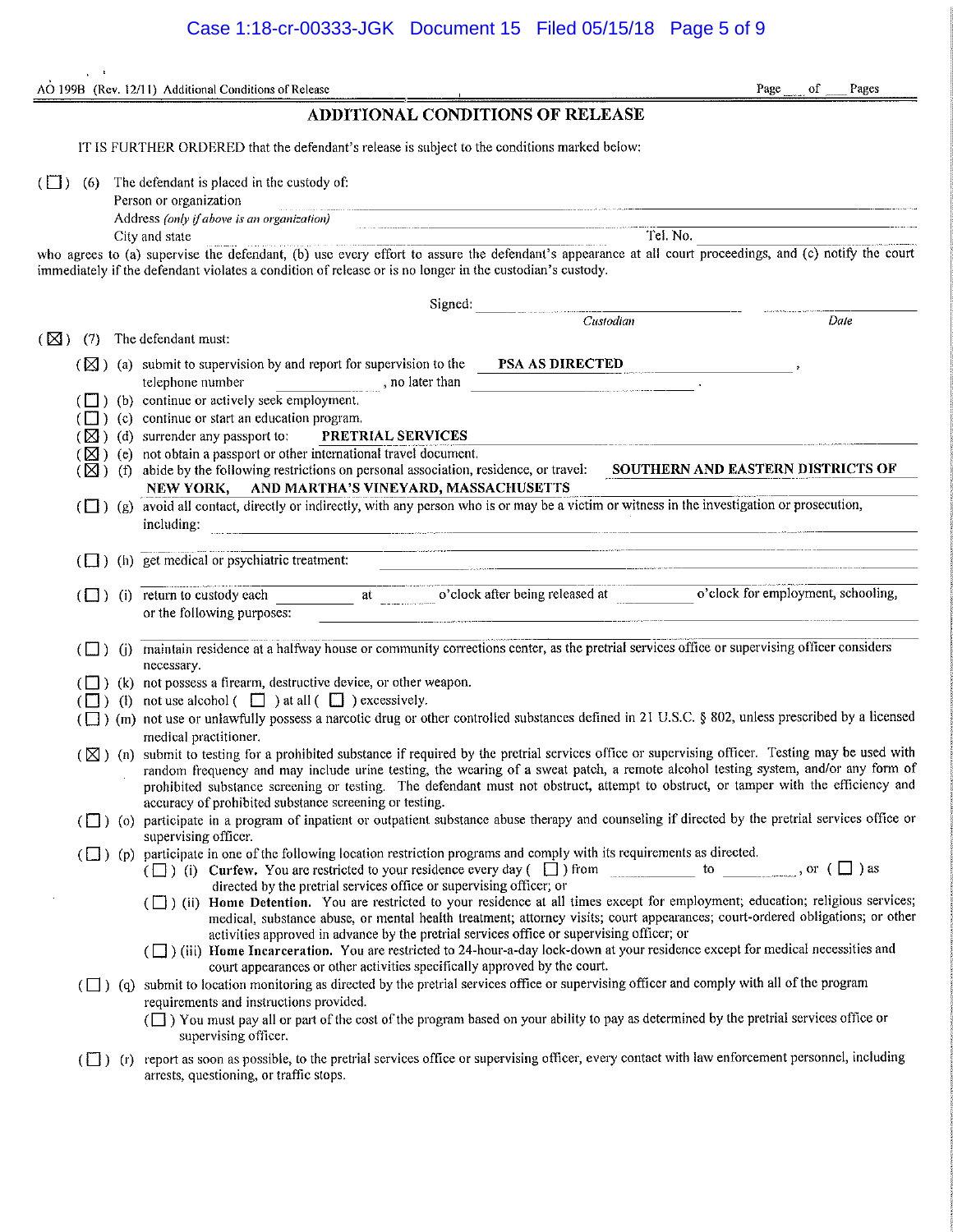AO 199C (Rev. 09/08) Advice of Penalties **Pages Pages Pages Pages Pages Pages Pages Pages Pages Pages** 

#### **ADVICE OF PENALTIES AND SANCTIONS**

#### TO THE DEFENDANT: **AKSHAY AIYER** 18 CR 333 (JGK)

#### YOU ARE ADVISED OF THE FOLLOWING PENALTIES AND SANCTIONS:

Violating any of the foregoing conditions of release may result in the immediate issuance of a warrant for your arrest, a revocation of your release, an order of detention, a forfeiture of any bond, and a prosecution for contempt of court and could result in **imprisonment, a fine, or both.** 

While on release, if you commit a federal felony offense the punishment is an additional prison term of not more than ten **years** 

and for a federal misdemeanor offense the punishment is an additional prison term of not more than one year. This sentence will be consecutive  $(i.e., in addition to)$  to any other sentence you receive.

It is a crime punishable by up to ten years in prison, and a \$250,000 fine, or both, to: obstrnct a criminal investigation; **tamper with a witness, victim, or informant; retaliate or attempt to retaliate against a witness, victim, or informant; or intimidate or**  attempt to intimidate a witness, victim, juror, informant, or officer of the court. The penalties for tampering, retaliation, or intimidation are significantly more serious if they involve a killing or attempted killing.

If, after release, you knowingly fail to appear as the conditions of release require, or to surrender to serve a sentence,

you may be prosecuted for failing to appear or surrender and additional punishment may be imposed. If you are convicted of:

- $(1)$  an offense punishable by death, life imprisonment, or imprisonment for a term of fifteen years or more you will be fined not more than \$250,000 or imprisoned for not more than 10 years, or both;
- (2) an offense punishable by imprisonment for a term of five years or more, but less than fifteen years -you will be fined not more than \$250,000 or imprisoned for not more than five years, or both;
- (3) any other felony- you will be fined not more than \$250,000 or imprisoned not more than two years, or both;
- (4) a misdemeanor you will be fined not more than \$100,000 or imprisoned not more than one year, or both.

**A term of imprisonment imposed for failure to appear or sunender will be consecutive to any other sentence you receive. In**  addition, a failure to appear or surrender may result in the forfeiture of any bond posted.

#### **Acknowledgment of the Defendant**

I acknowledge that I am the defendant in this case and that I am aware of the conditions of release. I promise to obey all conditions of release, to appear as directed, and surrender to serve any sentence imposed. I am aware of the penalties and sanctions set forth above.

Defendant's Signaltire AKSHAY AIYER

#### **DEFENDANT RELEASED**

 $\overline{\qquad \qquad }$   $\qquad \qquad$   $\qquad \qquad$   $\qquad \qquad$   $\qquad \qquad$   $\qquad \qquad$   $\qquad \qquad$   $\qquad \qquad$   $\qquad$   $\qquad$   $\qquad$   $\qquad$   $\qquad$   $\qquad$   $\qquad$   $\qquad$   $\qquad$   $\qquad$   $\qquad$   $\qquad$   $\qquad$   $\qquad$   $\qquad$   $\qquad$   $\qquad$   $\qquad$   $\qquad$   $\qquad$   $\qquad$   $\qquad$   $\qquad$   $\qquad$  *City and Stale* 

#### **Directions to the United States Marshal**

 $(\boxtimes)$  The defendant is ORDERED released after processing.

 $(\overline{\boxtimes})$  The United States marshal is ORDERED to keep the defendant in custody until notified by the clerk or judge that the defendant has posted bond and/or complied with all other conditions for release. If still in custody, the defendant must be produced before the appropriate judge at the time and place specified.

Date: 5/15/18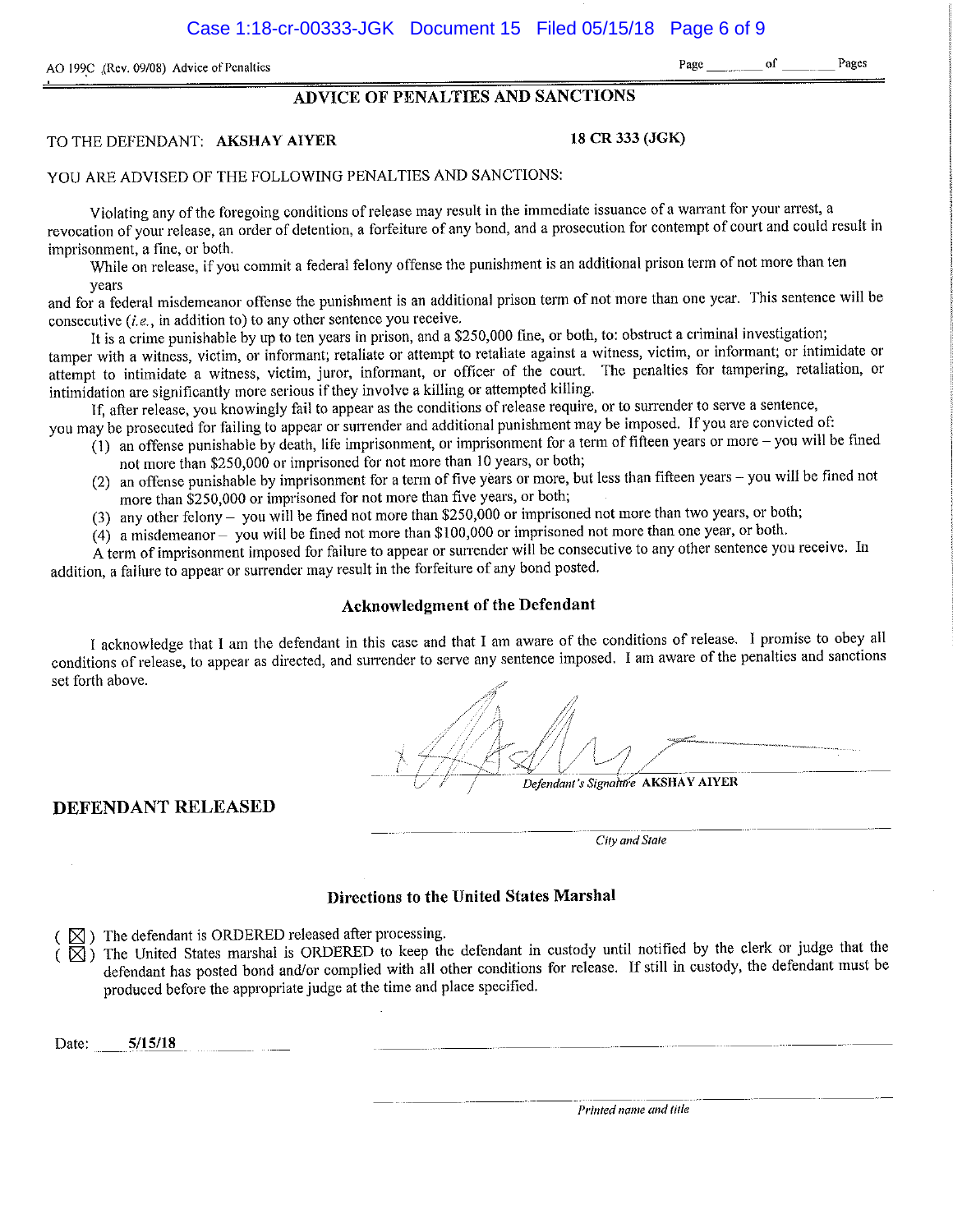### Case 1:18-cr-00333-JGK Document 15 Filed 05/15/18 Page 7 of 9



Dutnani

Westchester

.<br>Nassau

**TOTL** 

**Queen** 

<u>ja</u>n**ý**ąttan

,<br>Freeklyn

វតា។

**Dockland** 

Orange



**Suffolk** 

 $\mathscr{P}$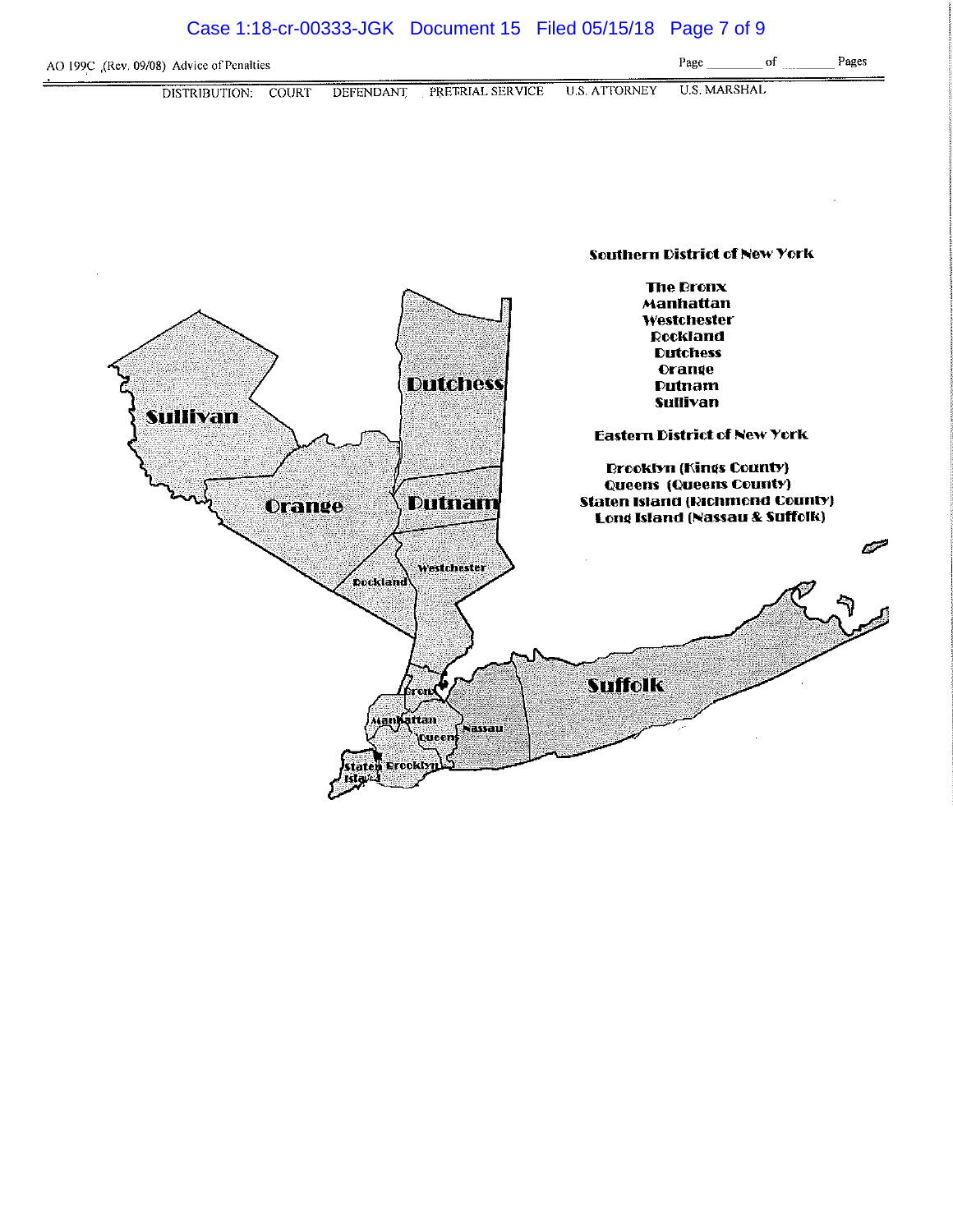#### Case 1:18-cr-00333-JGK Document 15 Filed 05/15/18 Page 8 of 9

 $\sim$ 

UNITED STATES DISTRICT COURT SOUTHERN DISTRICT OF NEW YORK ------------------X

UNITED STATES or AMERICA,

-against-

| <b>LOPPIS GUNE</b>         |  |
|----------------------------|--|
| HDOCUMENT                  |  |
| ELECTRONICALLY FILED       |  |
| DCC #                      |  |
| $ UATE$ FILED: $S/15/7018$ |  |
|                            |  |

18 er 333 (JGK)

#### **ORDER**

ASHKAY AIYER,

-----------------X

Defendant.

Upon the consent of the parties, The defendant, after having been arraigned on the indictment, today, is hereby released on the following conditions of bail:

A \$650,000 personal recognizance bond, secured by \$150,000 cash, to be due in seven (7) days of the date of this order. The bond is also to be secured by two financially responsible persons. The financially responsible persons shall sign the bond within seven (7) days of the date of this order. Travel is between the Southern and Eastern Districts of New York, except that (ravel is extended to and from Massachusetts. The defendant is also allowed to travel to California, between May 24 and May 29, 2018. The defendant shall surrender his passport and shall make no new applications for travel documents. The defendant agrees not to violate federal, state or local laws, and is subjected to random drug testing.

**SO ORDERED.** 

JOHN UNÍTED STATES DISTRICT JUDGE

Dated: New York, New York May 15,2018